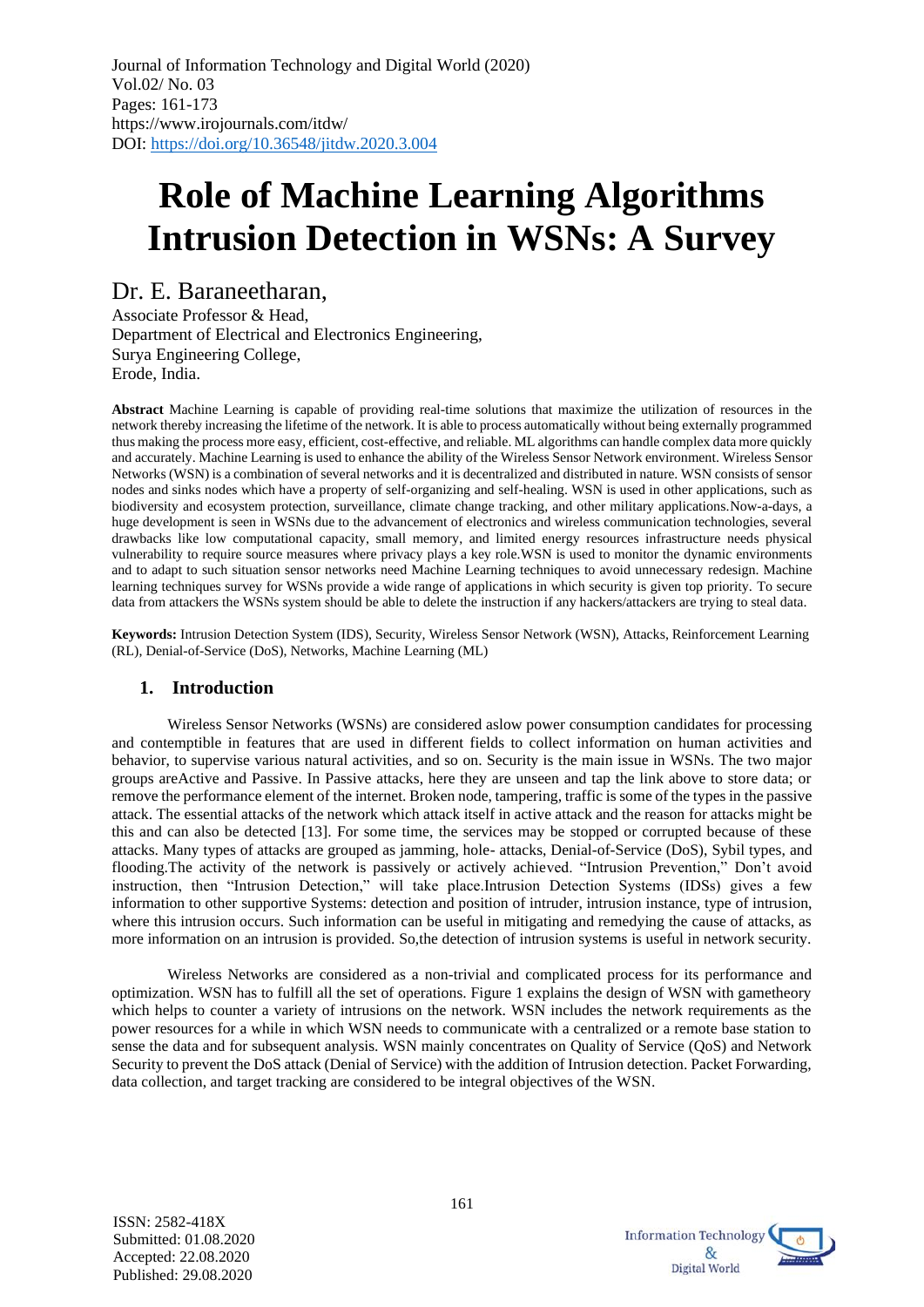

**Fig.1** Design of WSN with Game Theory

WSNs have some common security goals [16]. Added to this, they have

(1) Forward secrecy: preventing leak of secret messages when it leaves the internet.

(2) Backward secrecy: prevent decryption of already transmitted messages.

(3) Survivability: Services of some level are in lack of failure.

(4) Freshness: Making sure that the data are new and no one can repeat the old/previous messages.

(5) Scalability: Handling a greater number of nodes.

(6) Efficiency: on sensor nodes like storage, communication border, and processing should not be measured.

Some kind of unapproved Internet / System activity would be known as intrusions. IDS is an identifying and distinguishing tool. A wide system of protection in a network region or unit is not a separate measure of safety. Intrusion is described as "any collection of acts aimed at compromising a resource's integrity, confidentiality or availability." Network intruders are of two types: intruders external and internal. (1) External intruders: An outsider intrusion comes to the network. (2) Internal intruder: A compromised node that is connected to the network. IDS detect both internal and external intruders, but internal intruders are difficult to detect, as they have the requisite keying tools to operate on any mechanism protections [20]. IDS havea partial response to the attacks. Yet, all devices should have complete IDS to detect all of the above intrusions. A deployment-based intrusion detection system (HIDS), network-based intrusion detection system (NIDS), and hybrid intrusion detection system are three types in IDS. A host-based intrusion detection system (HIDS) describes a distributed measure along with the host with some working intent and detects the following: on the host, they modify important data, several breakdowns access during host attempts, random allocation of memory, CPU activity is irregular or I/O operation. We accomplish this by researching log files. The Network-based Intrusion Detection System (NIDS) identifies a packet to be examined; the payload within, the IP address or ports are passive or active via network transmission.

Hybrid Intrusion Detection System describes the combination of NIDS and HIDS to form the hybrid IDS and is well structured by the use of the mobile agent. Mobile agents execute system log files and search anomalies network traffic [3]. IDS is classified based on methodologies of detection such as detection based on the anomaly, detection of misuse, and detection based on requirements. In the detection of misuse, the patterns are found and feed into the system, and behaviour or act of nodes is compared to most frequent patterns of attack. The downside is that they are asking to build up a pattern of attack and they are not having novel attacks. Drawbacks were designed to minimize system management performance, as the network provides IDS with the present database. Anomaly detection uses automated training to define suspicious behaviour and we don't try the perfect attack pattern here, but test node behaviour is usual or anomalous [26]. The IDS is sure that the node is malicious if the sensor node does not behave in a specific protocol; the detection accuracy is due to the false positive and false negative warning. The downside is that it masks the system's actions to be true, which shows the false alarm rate. Specification-based detection pays attention to the fact that there should be no deviations from standard behaviour

> **Information Technology**  $\mathcal{R}_r$ Digital World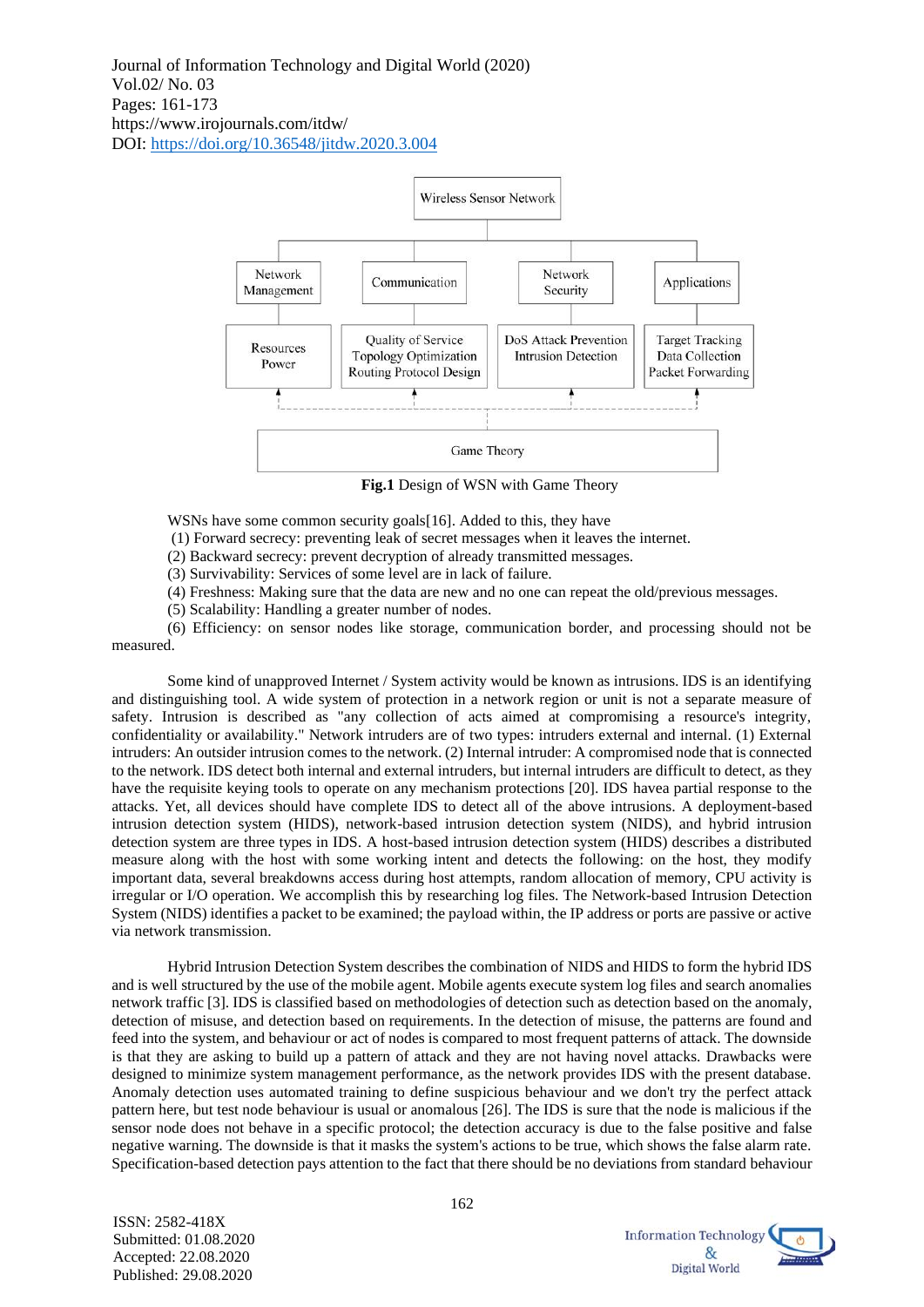identified by machine learning techniques nor data mixing abuse of targets and detection mechanisms for anomalies. The downside here is the manual creation of specification, which is time-consuming for humans and cannot detect malicious activity where there is no concept of IDS protocol.

Machine Learning algorithms are mainly used for building accurate models that are specially designed for classification, clustering, and prediction [29]. In this paper, Machine Learning plays a vital role in Intrusion Detection in WSN using some of the Machine Learning algorithms such as Support Vector Machine, Logistic Regression, Random Forest, and Gaussian Naïve Bayes which are used to detect any attacks in the network. Machine Learning concept is very important for WSN applications for the specified reasons such as 1) All the sensor networks are used for monitoring the dynamic environments which change rapidly over time. 2) WSN is built on complicated environments where WSN can be defined using simple mathematical models but it needs a complex algorithm to solve. 3) WSN is used to collect new information about geographic locations. Due to some unexpected reasons, it does not operate properly. 4) New integrations are also possible with Cyber-Physical System (CPS), Machine-to-Machine (M2M) communications, and Internet of Things (IoT) which is used for decision-making. Machine Learning which is used as a different level of abstractions and used to perform AIrelated task with human intervention. Machine Learning is classified based on the structure of the model and it is categorized into Supervised Learning, Reinforcement Learning, and Unsupervised Learning. At first, all the ML algorithms are considered as the labeled training data which specifies input, output, and some system parameters. Figure 2 describes the Machine Learning classifications. Supervised Learning is used as classification and regression models. Then the Unsupervised Learning algorithm is used for classifying the sample sets and grouped [24]. The Reinforcement Learning algorithm in which the agent learns by interacting with the environment. The combination of both Supervised and Unsupervised Learning is termed as Semi-Supervised Learning. It is also considered as hybrid algorithms which it inherits all the main functionalities from these categories.



**Fig.2**Machine Learning Algorithm Classifications [7]

Noureddine Assad et al propose a model that provides coverage and synchronization in K-sensing sensor network detection which is wireless and provides functionality where geometric analysis and probabilistic model are used. The quality of deployment is determined by rigorous analysis before deployment and quality of sensor deployment is an issue that reflects the cost and capability of the network [25]. However, determining deployment

> **Information Technology**  $<sup>d</sup>$ </sup>  $\mathcal{R}_{\mathcal{C}}$ Digital World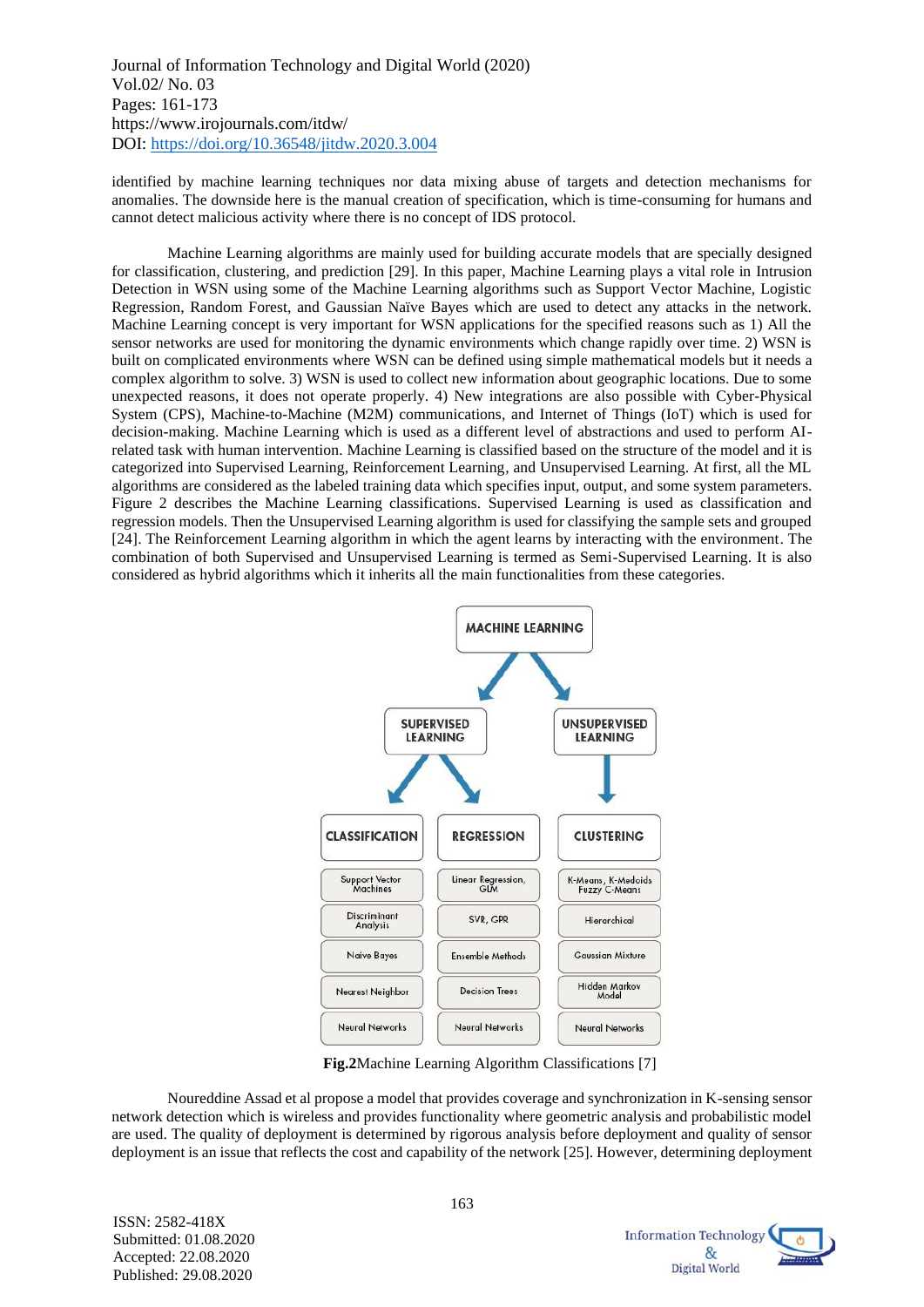is not that easy. It is necessary to measure the sensing range, transmission range, and node density performance of overall systems. The proposed model of intrusion detection in WSN is proposed to single-sensing / multisensing and k-sensing detection connectivity of a WSN. The result gives that the authors design and analyze is unique WSN, which helps to select parameters of the internet to meet WSN requirements.

## **2. Related Works**

Machine Learning algorithms play a major role in different areas and there are many approaches related to IDS in Wireless Sensor Networks (WSN). Although many threats have been occurring in the wireless sensor networks it is necessary to protect the network resources at the early stages. WSN differsfrom other wired network threats and it is because of the WSN structure and some constraints which possess limited battery life [28]. All the classifications are based on the intruder and intrusion detection techniques, collected data sources and locations, frequency usage. In WSN, the intrusion is considered as stealing the data and creates false data by altering the system that leads to gain access to the system by using an energy-efficient method. In this source, data is considered as Network-Based Intrusion Detection, Hybrid Based Intrusion Detection, and Host-Based Intrusion Detection techniques. Figure 3 explains the IDS in WSN. Based on the location of data it is classified into two divisions such as distributed and centralized IDS. Some of the machine learning approaches are used in WSN are discussed below:



**Fig.3** IDSin WSNs [9]

## **2.1 Anomaly Based Detection Approaches in WSN**

The WSN anomalies are of different types so some of the anomalies are grouped as Node anomalies, Network anomalies, Data anomalies, and other anomalies. Mostly network anomalies deal with connection problems in WSN and there are an increment and decrement in the signal connectivity which decides if there is any loss in the network. Node Anomalies is about the software or hardware problems that occur in the sensors. This is mainly due to solar panels' failures and power issues [27]. Data Anomalies mainly occur due to the disorder of data sets and some irregularities caused by the sensor and environmental problems. Other anomalies explain that it is not fitted to any other types of anomalies. Table 1describes the various detection techniques of IDS in WSN.

It is used as a Game-Theoretic Framework for security purposes in WSN and to detect the intrusion detection problem in WSN. This game feature is considered as the main feature in WSN. Then, it uses an Ultra-Wide Band technology which provides low power consumption for wireless connectivity Table 1 discusses the comparison of various detection techniques. A rule-based approach is used to identify the intrusions and the

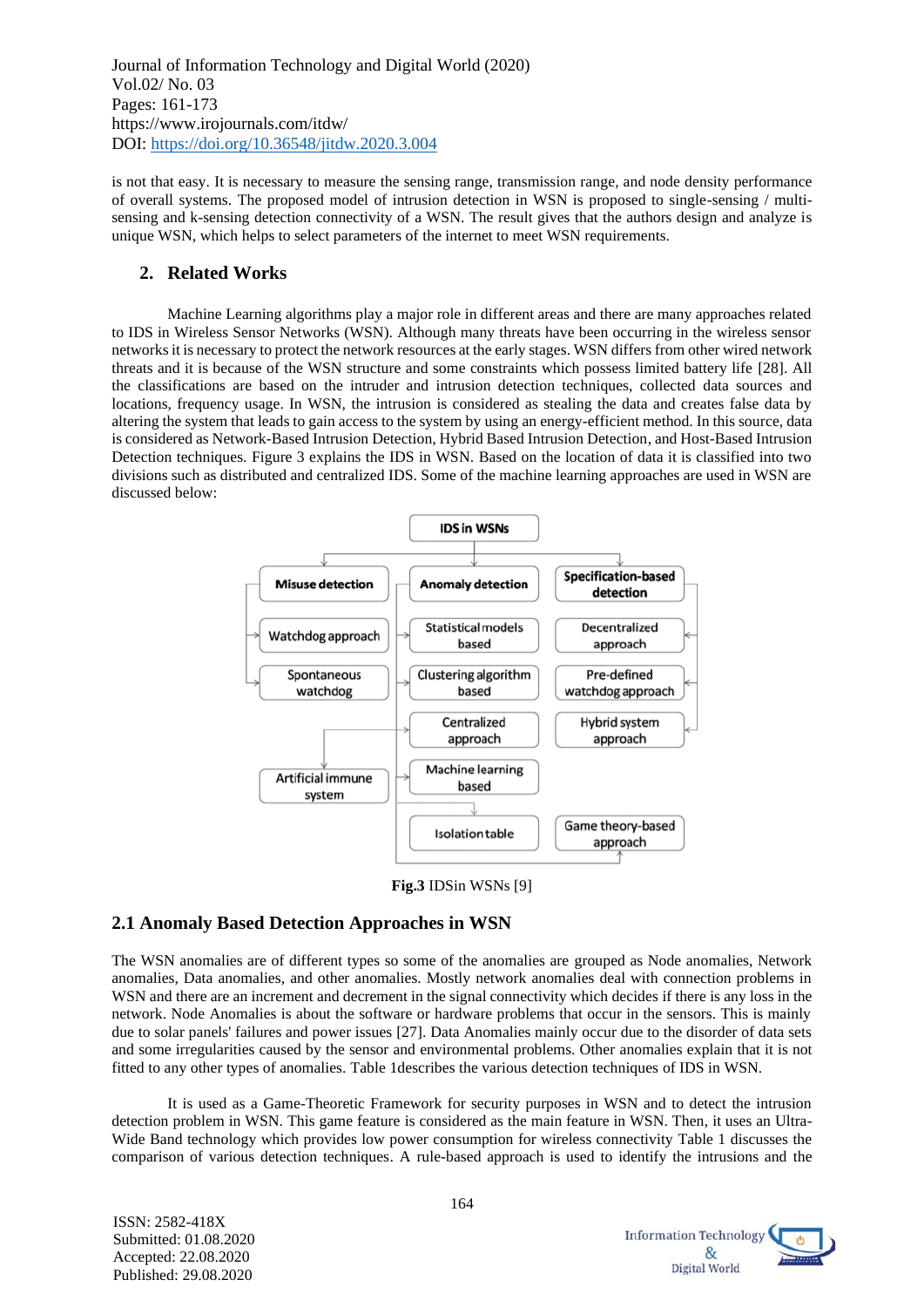algorithm used is a round-based algorithm. FromData Mining Techniques to IDS in Wireless Sensor Networks (WSN) it uses both anomaly and misuse detection techniques. Then IDS consist of two agents namely,a central agent and several local agents. To identify the intrusion detection activities, it is fixed on the sensors.

| <b>IDS</b>         | <b>Statistical</b> | <b>Clustering</b> | <b>Artificial</b> | <b>Isolation</b> | <b>Game Theory</b> | <b>Machine</b>  |  |  |  |
|--------------------|--------------------|-------------------|-------------------|------------------|--------------------|-----------------|--|--|--|
|                    | models             | algorithm         | Immune            | table            | <b>based</b>       | <b>Learning</b> |  |  |  |
|                    | based              | based             | <b>System</b>     |                  |                    |                 |  |  |  |
| <b>Accuracy</b>    | Medium             | High              | High/Medium       | Low              | High/Medium        | High            |  |  |  |
| <b>Energy</b>      | No detail          | Yes               | N <sub>0</sub>    | No detail        | No                 | Yes             |  |  |  |
| efficiency         |                    |                   |                   |                  |                    |                 |  |  |  |
| <b>Memory</b>      | No detail          | High              | No detail         | Medium           | Medium             | High            |  |  |  |
| <b>Requirement</b> |                    |                   |                   |                  |                    |                 |  |  |  |
| <b>Network</b>     | Normal             | Clustered         | Normal            | Clustered        | Normal/Distributed | Normal          |  |  |  |
| <b>Structure</b>   |                    |                   |                   |                  |                    |                 |  |  |  |

| Table 1. Comparison of various Detection Techniques [11] [14] [15] [19] |  |  |  |  |  |  |  |  |  |
|-------------------------------------------------------------------------|--|--|--|--|--|--|--|--|--|

### **2.2 Misuse Based Detection Approaches in WSN**

To detect the known attacks, misuse detection is used and it is also known as signature-based IDS. The biggest drawback of this approach is that it does not have predefined rules, so any new attacks cannot be identified. Using this technique for WSN is a tedious task, provides less effective and difficult [22]. The Watchdog Based Clonal Selection Algorithm is used for intrusion detection in WSN. It is used to check and detect the nodes whether it has any abnormal behavior during the data forwarding. In WSN, it is responsible for the continuous monitoring of neighboring nodes and transfers the information to the nodes. It mainly affects the WSN performance badly due to this behavior. This algorithm is used to detect the nodes of WSN whether it is malicious or selfish nodes. Then, it also uses distance- vector routing protocol (i.e.,) DSDV protocol for DoS detection and replay attacks. This is not only based on the accuracy but also the robust and the network performance with non- degradability. DSDV protocol has the regular updating process on the routing table and it not only decreases the energy on the nodes, but it consumes some part of the energy as valuable bandwidth.

#### **2.3 Hybrid Based Detection Approaches in WSN**

All the security protocols of WSN are defined by the administrator manually. The hybrid approach is a combination of misuse and anomaly detection techniques. Hybrid Detection Approaches is developed by a human with the development of protocol specifications. It can be used as the combined technique or not. This technique is also used for the clustered Wireless Sensor Networks to achieve an accurate intrusion detection system. It also uses a distributed learning algorithm to train the SVM algorithm and to solve the two-class problem for anomaly detection. The main aim of this approach is to save the energy used in the network.

#### **2.4 Clustering Based IDS in WSN**

The main usage of this method for making a global decision process and response. The purpose of the method is to save energy for the majority of the nodes by assigning the subordinates that come under the clustering.It is also known as Hierarchical based IDS. Clustering is considered as a single layer of promiscuous monitors. These are used for determining the misbehaviour routing by statistical anomaly detection. The cluster method is used to preserve the resources in which it continuously monitors using intrusion detection as a monitoring agent within each cluster [24]. So, this is implemented on each node for monitoring the local intrusions and also it investigates the response and intrusion sources. This scheme also uses MANET as a centralized and cooperative intrusion detection approach for the cluster method. This Clustering-based IDS is much more beneficial for WSN. It has more energy than other nodes because a greater number of batteries are to be placed on the clustering for a longer life. It is selected periodically for the node which has high energy among other nodes so that node is considered as the clustering node.



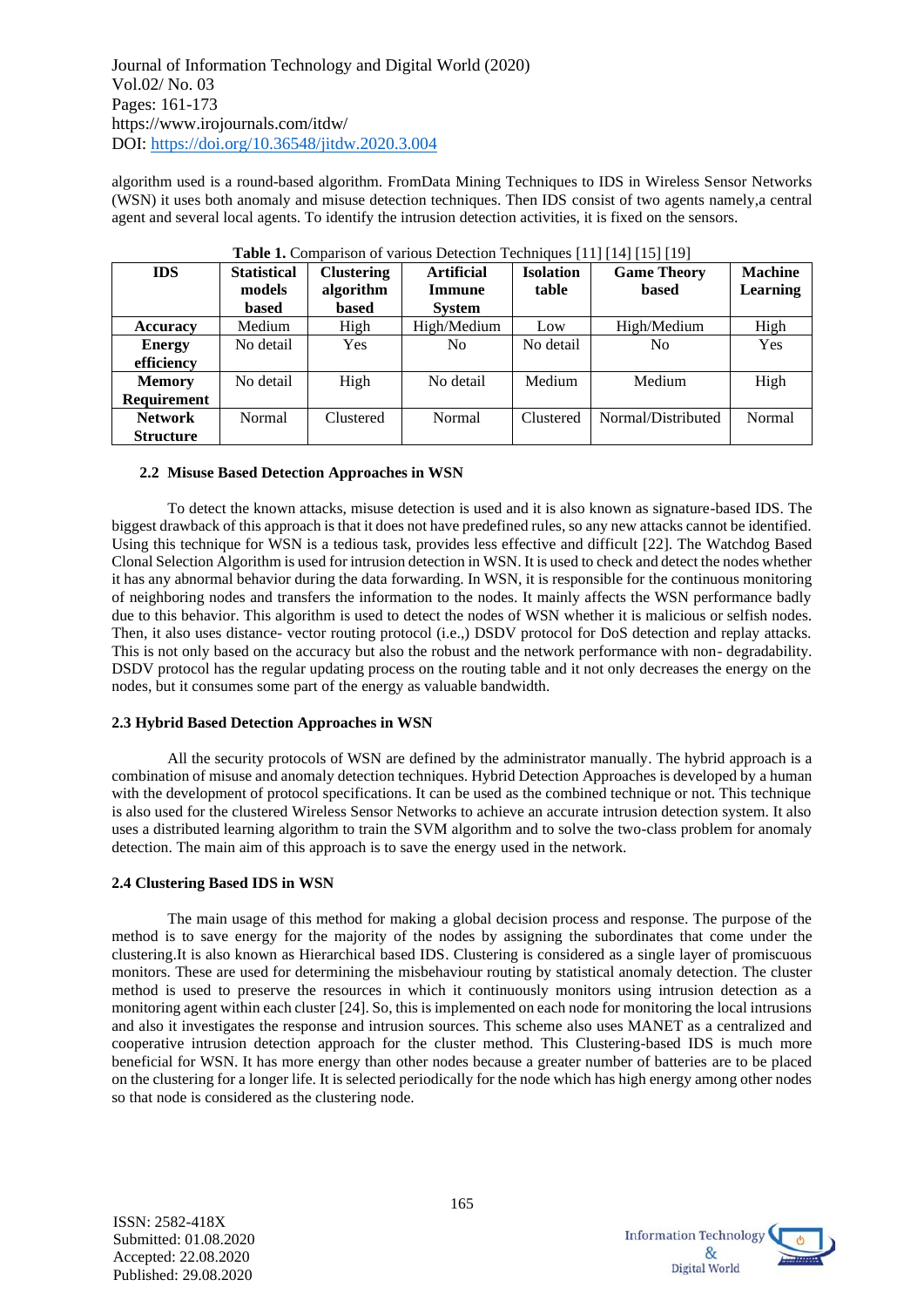#### **2.5 Trust Based IDS in WSN**

The trust-based IDS is also called Reputation-based IDS which provides cooperation of nodes by monitoring the nodes and assigning grades to them with the respective results. This reputation approach is mainly used to examine the contribution of the member in the network. It is possible when they select the greater number of members with higher member reputation, then it is possible to get a greater number of selected connections that can be done with the other members in the network. So, this means that the member of the particular network can communicate with that particular node when compared to the node which has lower reputations. This made the members of the network encourage the members with an increase in reputations. It also consists of three types of reputations such as Functional Reputations, Indirect and subjective Reputations. In which, Subjective Reputations are used for evaluating the direct interactions between a subject and their corresponding neighbours. Then the Indirect Reputations are done by evaluating the non-neighbouring members of the community.

Functional Reputations consist of both the subjective and indirect reputations which are done by considering all the different functions. It also uses the reputation table for storing a data structure on each node and it is considered as a data structure that also includes the reputation data that is related to that node. DoS attack is a major drawback so they enforced cooperation between the nodes. Based on the analysis, using reputation mechanism DoS attacks can be prevented from selfish nodes. It also uses a DSR protocol which is a reputationbased system that rates the nodes based on malicious behaviour. It possesses the Watchdog mechanism to detect any suspicious activity on the node in the source route and it has alarm messages that come from the nodes and that is also evaluated then the reputation node is also under the investigation. It is updated only when the messages have arrived from the trusted nodes. Suppose when a node is malicious, it sends an alarm message to the other nodes from the list of trusted neighbours.

#### **2.6 Zone-Based IDS in WSN**

Zone-based IDS is classified into two types such as Gateway Zones and non-overlapping Zones in which every IDS agent will broadcast alerts inside the zones itself. Gateway Zones are mainly used for the correlation of locally generated alerts and aggregation purposes. Alerts are used to indicate the possible attacks in the zones and alarms are also used for detection. The usage of global aggregation and correlation engine in the gateway nodes used for the aggregate and correlate the detection results from the local nodes for making the final decisions. The Aggregation algorithm achieves lower false positives when compared to IDS. In this model, it is efficient to use Global Positioning System (GPS) receiver in MANET. But it is not more efficient for WSN because the sensor nodes are not installed with GPS due to the high cost and power restrictions.

#### **2.7 Genetic Algorithm Based IDS in WSN**

This Genetic Algorithm methodology is very useful for MANET and to run some energy-consuming algorithms. It also uses evolutionary computational techniques to deal with complex MANET environments. Applying both the grammatical evolution and genetic programming techniques to detect the route disruption attacks and ad hoc flooding in AODV. It has a good performance on all the stimulated networks with changes in mobility and some traffic patterns. But it is not feasible for WSN because the sensor nodes have very limited capacity for processing and storage of the data.

#### **2.8 Existing methods used in WSN**

Other methods are also used in WSN like watchdog mechanism which is used on the top of DSR protocol to check whether the node forwards the packet to the next node. This method is more efficient when it is used for WSN. Then Hybrid IDS which is used for both ad hoc networks and wired networks [23]. It compares the performance with the other nodes. This IDS requires end-to-end secure communication channels between the nodes for transmitting but it does not available in WSN.

MANET is very useful for handling some tactical networks such as vehicle convoys and infantry troops. Moreover, it aims for developing a solution for intrusion detection in MANET. Then using the data of time series data traffic model is used based on the AutoRegressive Moving Average (ARMA) it is used to predict the traffic

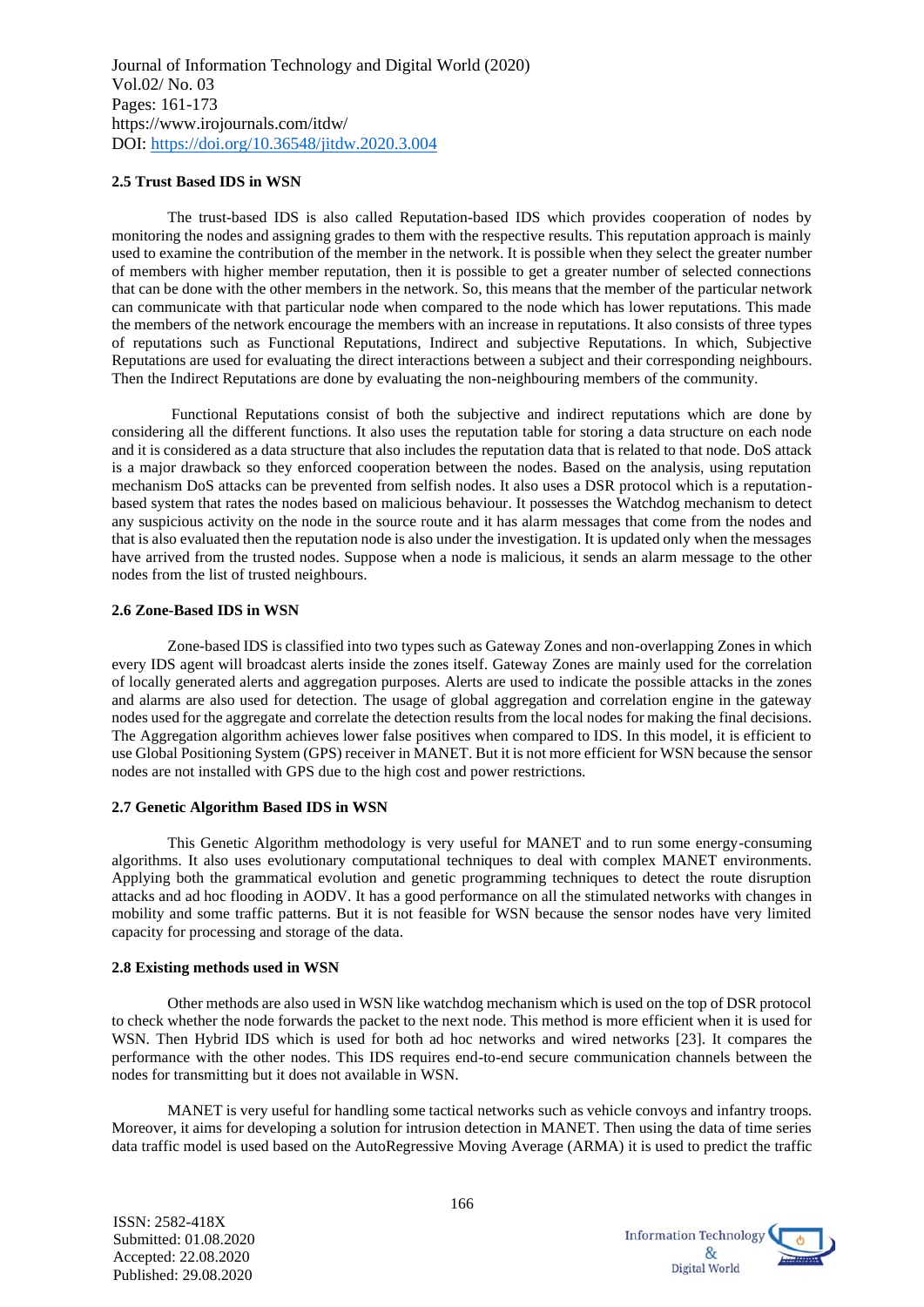in the network. It comes up with the heavy load of traffic data and the data packets in the network are constantly monitored for this it needs a centralized unit for processing traffic data that does not exist in WSN.

### **3. Wireless sensor network intrusion detection system based on MK-ELM**

The Multi Kernel-Extreme Learning Machine based system has been proposed by Weinjie Zhang et al. for the WSN intrusion detection system [5]. The prototype is named to be a hierarchical intrusion detection model. Algorithm grouping of kernel extreme learning machine to amalgamate multi-kernel functions following Mercer property. A multi-kernel extreme learning machine augmented for the WSN Intrusion Detection system by discerning linear combination optimally. The trail and appeal of multi-kernel functions are done, covenants accurate increased detection rate with the decrease in detection time. They are more convenient for resourceconstrained wireless sensor networks.



**Fig.4 Flowchart of MK-ELM Algorithm**

The extreme learning machine is neural networks of single-hidden-layer feedforward. The functions of kernel and output of activation function within the hidden layer are inaugurated into ELM, an overall solution with fast resolution speed [27]. KELM is a solution mixture of machine learning theory and method of caliber optimization due to weak constraints with superior performance. Kernel functions with various traits are correlated to attain the advancement of multi-kernel functions. Figure 4 defines the flowchart of the MK-ELM algorithm. One of such progress leads to a better conduct of mapping. These functions are most referred to as the use ofthe semi-positive specific symmetric function. The structured MK-ELM can be affected by different functions of the kernel. Kernel parameter selection and kernel type function are laboured by its performance classification.

An ideal system is erected by integrating distinct functions of a single kernel, optimal kernel function selection, directing the regulation parameter, and parameter values of the kernel. WSN consists of different nodes like a sensor, cluster head, sink, and management. To know the network operation stability, the wireless sensor network is congregated to undemanding management processes. The sensing nodes are stationed in the tracking area rally to form an assembled network, the information obtained is sent to the sink node by cluster head using relay technique extend to the management node through the Internet. An extreme learning machine with multikernel is established to sort out the demerits of single-kernel in terms of IDS. With the intrusion data, data processing is escorted and pre-owned as datasets. Acquired from an algorithm of KELM and the theory of Multi -kernel, the multi-function kernel, and the multiquadric kernel is adopted for the proposal of MK-ELM ID algorithm to WSN infrastructure by designing a hierarchical model.

## **4. Machine learning algorithms for wireless sensor networks**

The Machine Learning techniques survey for WSN was suggested by D. Praveen Kumar et al. This survey presents various algorithms which are ML-based considering the merits, limitations with parameters [2].

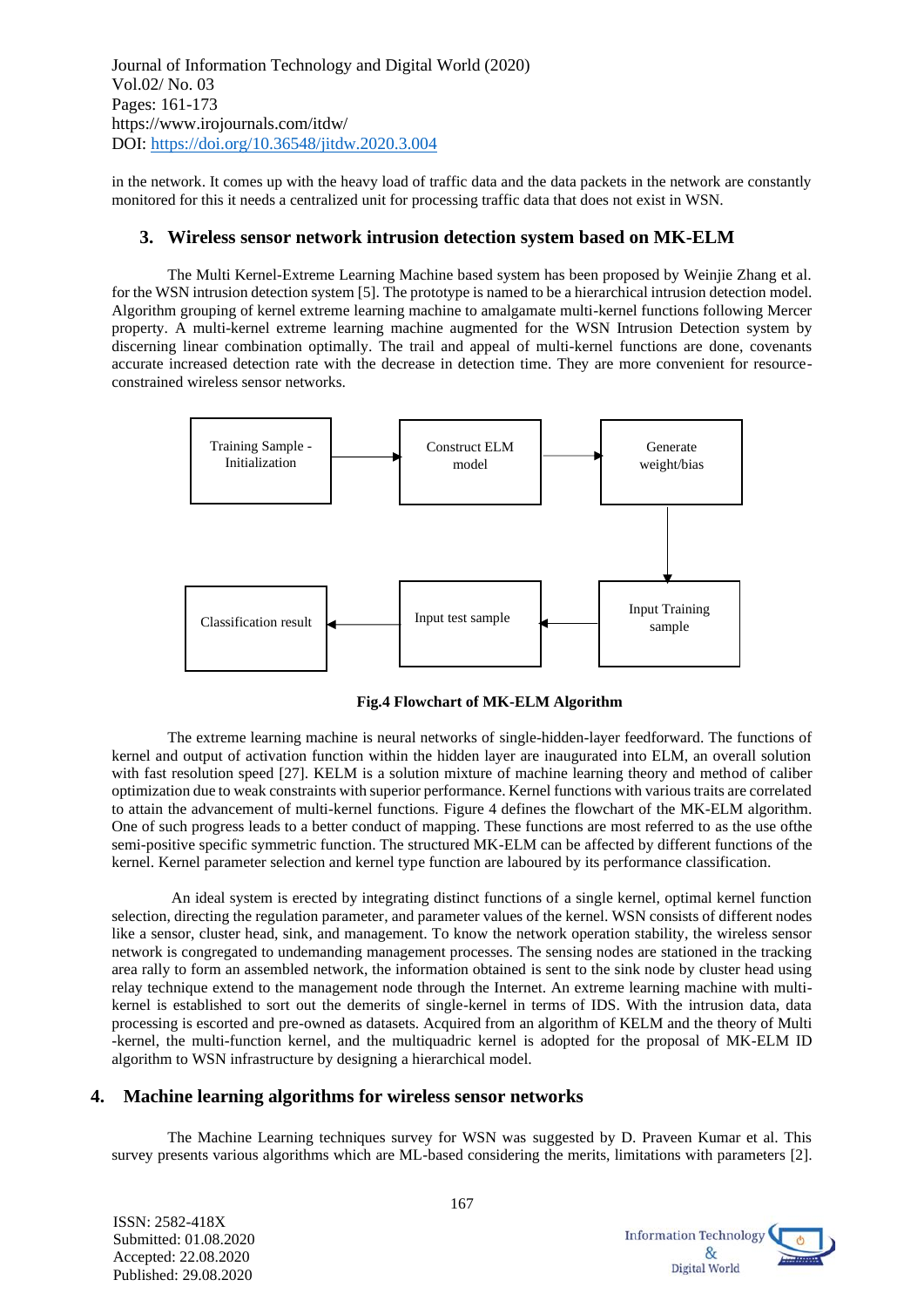It additionally debates about ML algorithms and ends the survey with statistical analysis. While system training, supervised learning finds the link between the input and output sets, and a foremost estimation output with its input has prevailed at the process end. One of the methods in supervised learning is regression and using the obtained feature sets, values are predicted. It's a simple methodology forecasts results accurately. A training model is created to augury a class or target centered on decision rules using decision trees [21]. A technique of supervised ML is the Random forest technique provides classification with the trees collection and every tree in the forest. It toils efficiently for huge datasets and even deviates the values which are missed.

 A vast number of neurons are coupled with ANN to process information and fabricate accurate results. The deep learning representation method consists of multi-layer representations known to be deep learning approaches. They dispense modules that are simple and non - linear for transformation from the bottom to top layer to bring off the best solution. The support vector machine is a supervised classifier of machine learning, well suited for performing learning tasks relevant to its training instances for large numerals featured in.Using statistical methods, the datasets relationship is found by Bayesian learning. In K-nearest technique concerns the feature space input and classifies based on testing and training samples. The output is not associated with input only considers the data relationships in unsupervised learning. Some clustering techniques are used like K-means clustering, fuzzy-c-means clustering, and Hierarchical clustering [19]. A factorization method of matrix called singular value decomposition does not decrease dimensionality with the product of matrices. Principle and independent component analyses are contemplated for combining information and multivariate estimations. The semi-supervised learning goal is to foretell the labels from the data which are unlabelled. The algorithm of reinforcement learning accumulates information to get hold of actions by interconnecting with the environment.

## **5. Investigation of Computational Intelligence techniques for IDS in WSNs**

The computational intelligence techniques were discussed by McDernott et al. Cyber-attacks are emerging in day to day life will add attacks notable threats of information in confidentiality, integrity, and availability. Dual computational techniques for IDS are examined. They are backpropagation neural networks juxtaposed with the machine classifier of support vector and NSL-KDD dataset for achieving detection rates [8]. The study shows that these techniques are suited for intrusion detection which affords low and high positive rates with the Boolean values. The SVM classifiers are fitted for anomaly detection by its capability illustration with sample sizes. The attacks of cyber in WSN are further classified into active and passive attacks. The passive attacks monitor the quarry for weaknesses and demand information from the network but not lessen the characteristics or alter data in the network. The active attacks ventures to modify the data or change route to target or even ingress to the network.

 Hello flood, Sybil, Wormhole, Sinkhole, Selective forwarding, Misdirection, Desynchronization, Collision are some of the active attacks cladding wireless sensor networks. The Intrusion Detection System in scripts undeviatingly by making sure of data disclosure to unauthorized systems, guarantees that data is not modified and ensures by providing security to the system data are approachable to the authorized users [18]. Signature-based and anomaly-based are some types of ID methods. One such method for anomaly-based detection in machine learning is artificial neural networks. From provided samples of input, the output is derived approximately using interconnected neurons by information exchange. Feedforward and Feedback networks are the two ANN architectures. The algorithm of SVM supervised machine learning was used to resolve complex problems and support tasks of classification and regression by handling the listing and continuous variables.

## **6. Machine Learning in WSN**

Machine Learning addresses the issues in WSN. The research was proposed by Mohammad Abu Alsheikh et al. in which the pros and cons are judged against the considered problems [1]. The supervised learning includes such different algorithms. Neighbors K-nearest catalogs the sample data based on the values of output. The decision tree is a classification procedure through the learning tree, input values are iterated for speculating data labels. To attain a specific category in course of this process each property is contrasted to decision conditions. Be one of the learning algorithms is neural networks, they are built by surging bonds of decision elements, and these functions are observed as composite and non – linear [15]. An approach for descrying malicious actions of a node to estimate the secular and structural data collections.

ISSN: 2582-418X Submitted: 01.08.2020 Accepted: 22.08.2020 Published: 29.08.2020

168

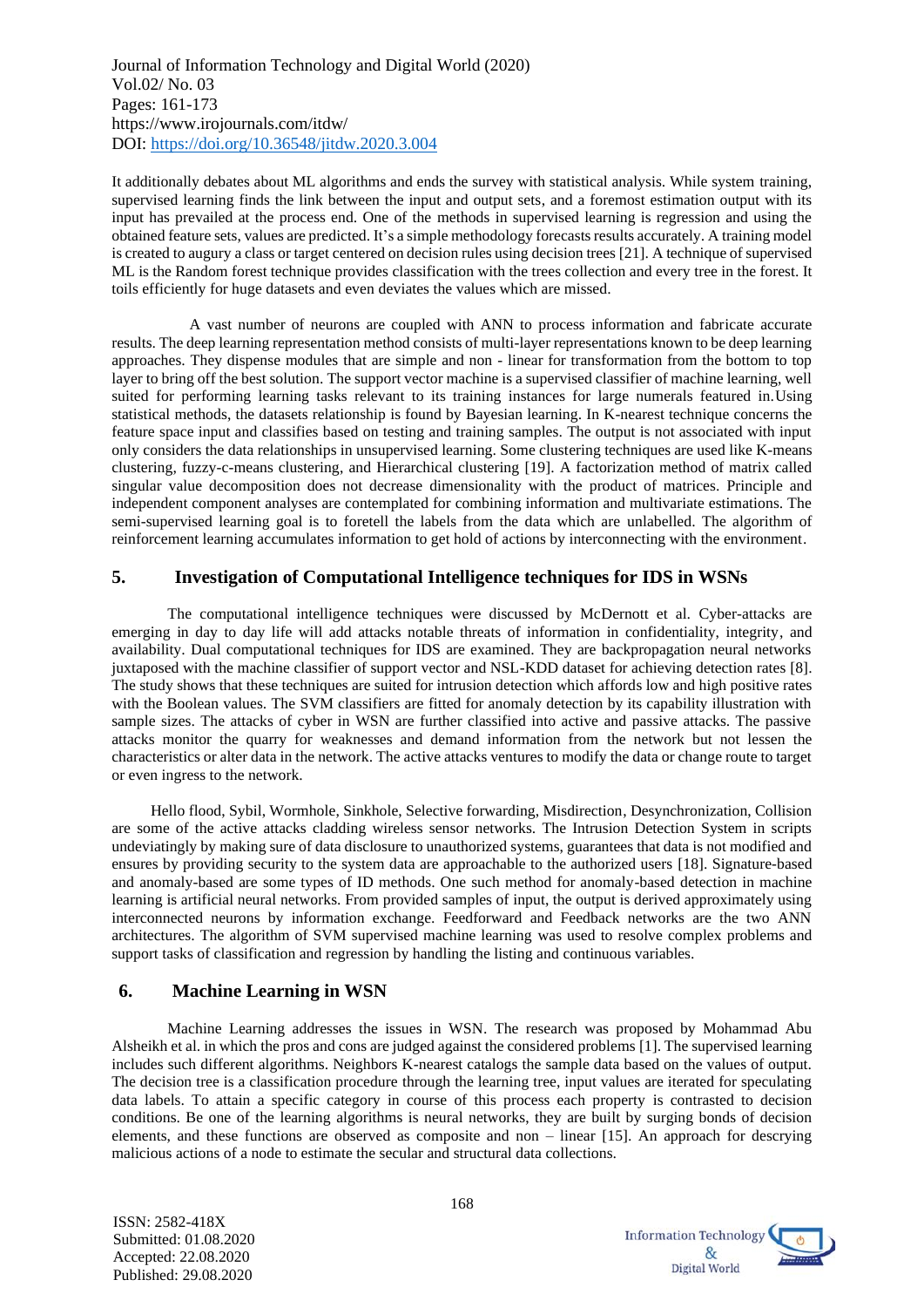By adapting the probability distribution, Bayesian methods can effectually learn uncertain notions. The algorithm aim of unsupervised learning is to consign the dataset samples as various categories by evaluating the unique between them using K-means clustering and Principle component analysis. In reinforcement learning, the agent takes the movements from its occurrences by interacting with the environment [7]. The discussion is briefly about the functional and non - functional challenges in the design of WSNs. The challenge which is considered to be functional is routing and its enhancement using SOM and RL, clustering using neural networks and decision trees, data aggregation, data and query processing, localization, and event detection. Those non- functional challenges are security and anomaly ID using Bayesian networks, K-NN, and forwarding using SVM. In addition to QoS estimation, link quality, provisioning and also accessing accuracy and reliability.

#### **7. ML techniques to solve WSN issues**

Some of the WSN issues solved using Machine Learning techniques and the remarks are specified for the issues. There are twelve issues in WSN.They are classified as Localization, Routing, Mobile sink, Event detection, Congestion control, MAC, Coverage and Connectivity, Data aggregation, Energy harvesting, Target tracking, Anomaly and fault detection and Synchronization [2].The first issue of WSN deals with Localization and it uses Reinforcement Learning and k-NN. In Reinforcement Learning, having prior knowledge is not important and it also works for a dynamic environment. Then k-NN is used to calculate the efficient distance estimation for range-free localization. The second issue explains routing which uses Decision tree, Evolutionary computation, and Random forest. This is used to predict the optimal routing paths through dynamic alternative path selection for controlling the data traffic.The third issue explains about Mobile sink which consists of Evolutionary computation, Random forest, and Reinforcement Learning. Evolutionary computation is used to select the optimal sink path between the sensor nodes. Random forest is used to find the data forwarding routes and optimal route selection for large scale networks. In Reinforcement Learning, it is used to select the optimal points and tour selection. The fourth issue is Event detection which consists of PCA, Deep Learning, and ICA. In this, Deep Learning was used for efficient duty cycling management and PCA used for detecting an event from the sensor data.

The fifth issue is Congestion control which has Random Forest, Decision Tree, SVM, PCA, ICA, Evolutionary computation, and Reinforcement Learning. RL is used for predicting the congestion locations in the network and finding the alternate optimal routing paths. Random forest is used to classify the congestion nodes from the normal nodes in the large scale WSN. Evolutionary computation is used for finding the optimal dynamic alternative path selection for congestion avoidance. PCA is used for reducing the dimensions to control unnecessary data transmission. The sixth issue is MAC consists of the Decision tree, Deep Learning, and SVM [17]. Deep Learning is used for reconfiguring the new sensor nodes and predict the time slots. SVM is used for efficient channel assignment.The seventh issue deals with the Coverage and connectivity consists of Deep Learning, Decision tree, and Evolutionary computation. Decision tree used for efficient classification of connected nodes in the network and Deep Learning used for finding the minimum number of sensors.The eighth issueis Data aggregation which consists of SVM, Reinforcement Learning, and k-means. RL is used for identifying the optimal paths without prior knowledge in the network. k-mean used for finding the optimal cluster heads in the network.

Ninth issue Energy harvesting consists of Evolutionary computation, SVM, and Deep Learning. Evolutionary computation is used for predicting the amount of energy to be harvested and SVM used for forecasting the amount of energy to be harvested within the time slot [14]. The tenth issue is about Target tracking consists of Deep Learning, Decision tree, and SVM. Deep Learning was used for efficient multiple target tracking for WSN. SVM for classifying the targets in WSN. The eleventh issue is about anomaly and fault detection consists of PCA, ICA, Random forest,and Deep Learning. In which Random forest is used to classify the fault sensor node from the normal nodes. Deep Learning is used to detect an online anomaly or fault detection. PCA is used for detecting an anomaly in the network. Then the final issue is about Synchronization which consists only Deep Learning and it is used for predicting the efficient time slots for channel allocating and to resynchronize dynamically in the network.

ISSN: 2582-418X Submitted: 01.08.2020 Accepted: 22.08.2020 Published: 29.08.2020

**Information Technology**  $\mathcal{R}_{r}$ Digital World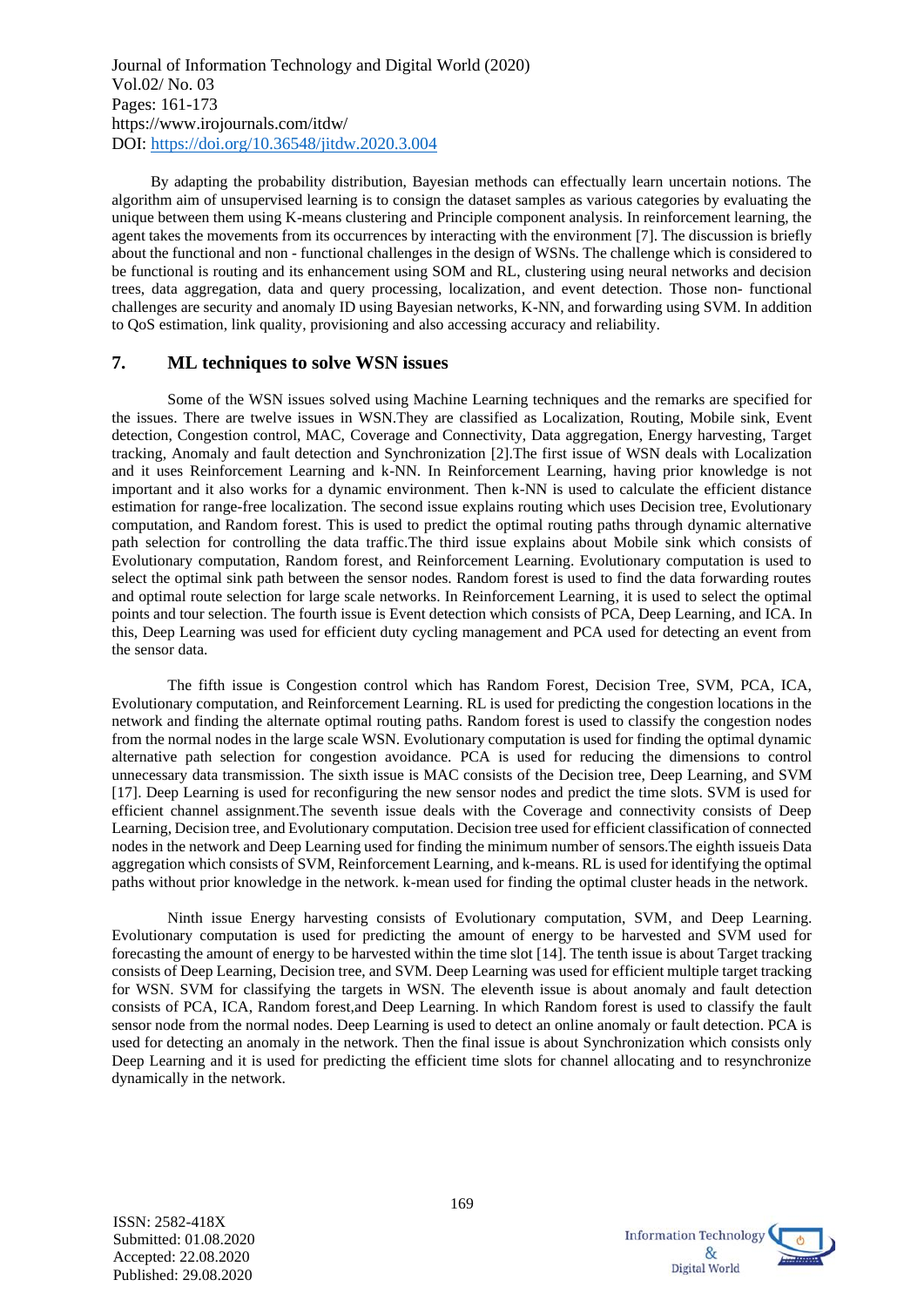## **8. Energy-efficient learning solution for intrusion detection in wireless sensor networks**

It illustrates a new protocol that is simple, non-complex, and less energy-consuming with a selfinstructed and differed manner. The dispensed nature comes in the role when an individual node is compromised in terms to circumvent all other nodes being oblate. The concept is about learning automata on the sampling of packets using the mechanism to reach energy apprised of IDS. The performance has been evaluated for the proposed system to obtain the result by mounting different experiments. In wireless sensor networks, the system model for the network is conferred [9]. The concerned protocol is more individualistic of the network structure. All the packets which are considered malicious that pass through the network is dredged by the node. The WSN is liable to various attacks due to the dearth of physical security and its open access to channels.

 The main aim is spotting of malevolent data to extract the sway of the network. In the need for a learning system, the invader detects numerous harmful packets that are inoculated into the organization and removes those packets. The algorithm of rate control follows the energy-efficient method by updating the rate samples periodically. The learning automata-based intrusion detection model is presented in the wireless network [11]. The S-LAID works in a disseminated way that the node functions unknowingly about the adjacent nodes. The procedure of monitoring is done for every packet sent by the attacker using a rate control mechanism. The two named functions called reward and penalization are used either to decrease or increase the rate of sampling within the node. By evaluating the system performance in line with the false packets captured percentage or count of detected packets. The computing used for finding the sampling amount exhausted by predicting hostile packets is known to be sample efficiency.

## **9. Performance evaluation of Supervised machine learning for Intrusion Detection**

Intrusion Detection Model is a Predictive model in network security. Machine Learning algorithms are used to build an intrusion detection system. These models are built by using machine learning classification algorithms such as Logistic Regression, Gaussian Naive Bayes, Support Vector Machine, and Random Forest. The Internet is becoming the lifeblood of the modern-day lifestyle. IDS observe the data traffic & identify the inclusion. This is also convenient with advanced network technologies including wireless devices [10]. IDS identify whether data traffic is normal or unusual. Previous data usage has been maintained to identify the Intrusion. Machine Learning-Based Intrusion Detection comes under two categories anomaly & misuse. IDS usea misuse-based method. This method identifies the attacks made & does not identify new attacks. Anomaly-based IDS can detect a new attack. It proposes an integrated for IDS such as Artificial neural networks, Support Vector Machine, and Naive Bayes.

A network intrusion detection system can be designed with different supervised machine learning classifiers. LR is used for the classification of problems. It uses both binary classification, multiclass classification. A support vector machine (SVM), is one of the popular machine learning algorithms. SVM is commonly used for classification and regression analysis of data.SVM is an advanced learning method that categorizes the data based on the nature of the data. In SVM the data is sorted  $\&$  the maximum differentiation is identified. SVMs are used in text categorization, image classification, handwriting recognition, and in the sciences. A support vector machine is also known as a support vector network (SVN) [12]. Naive Bayes classifiers are based on Bayes' Theorem which is a collection of classification algorithms. It is not a single algorithm but a family of algorithms. "Every pair of features being classified is independent of each other" is the common principle that applies to all the algorithms. Breiman proposed the random forest machine classifier. It works with proximity search. Its main principle is strong learner group is created by a group of weak learners. The standard intrusion detection data set KDDCUP99 didn't give desire results. The advanced version of the same was better in performance with 42 features and 4 stimulated attacks.

 The Denial-of-service attack (DoS attack) is a kind of cyber-attack. Its main purpose of the attack is to make the machine or network unavailable temporarily or permanently for the users. This is the disruption of the connection between the host and the end-users on the internet [6].This attack is carried on by flooding the targeted machine or resource with surplus requests. This makes the system or network to overload prevent some or all legitimate requests from being proceeding. These attacks are based on the exploitation of vulnerable users of a network. The hacker starts a normal user account in the network & tries to collect information regarding the

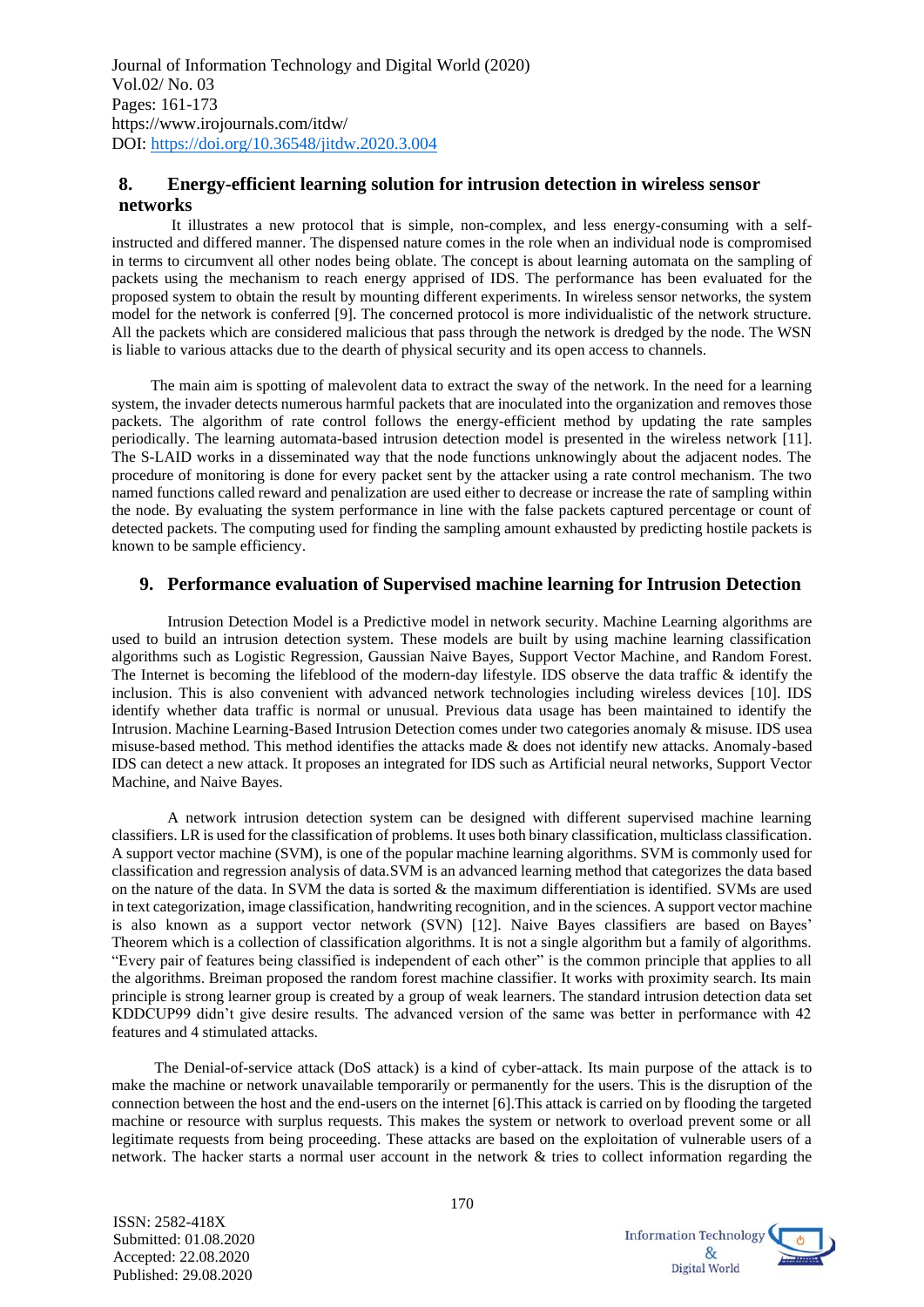system and its users. This information is used to abuse and exploits the vulnerabilities in the system. This gives them a superuser privilege e.g. Perl, xterm. The Probe-response attacks target one or a small number of clients. These kinds of attacks create a unique mark on the intrusion alert of the system or the network. In Remote to local attack (r2l) the attacker tries to gain unauthorized access to a victim machine system in the entire network. Similarly, the user to root attack (u2r) is usually launched for illegally obtaining the root's privileges when legally accessing a local machine.

 The Categorical data is converted into numerical form. This pre-processed data divided into testing & training data. Different models are used to predict the labels of test data. Actual label & predicted labels are compared [4]. True and false rates are calculated. Based on the parameter performance of the models are compared. In this attempt, supervised machine learning classifiers are used compared to intrusion detection. Based on the observation random forest classifiers outperform others. This classifier has shown up a promising result.

## **10. Future Applications of Machine Learning in WSN**

Machine Learning techniques have been applied to many research areas [1]. Some of the future applications of Machine Learning in WSN are:

- 1) Compressive Sensing and Sparse Coding
- 2) Distributed and Adaptive Machine Learning Techniques for WSN
- 3) Resource Management Technique using Machine Learning
- 4) Detecting Data Spatial and Temporal Correlations using Hierarchical Clustering

#### **1) Compressive Sensing and Sparse Coding**

To maintain the detection accuracy, sensor measurements are required. It is stated that 80% percent of energy is spent on sending and receiving the data. Two techniques are used to reduce the transmission and extent the lifetime of the network such as data compression and dimensionality reduction techniques.

#### **2) Distributed and Adaptive Machine Learning Techniques for WSN**

Machine Learning techniques are well-suited for the limited resources devices like WSN. Though it requires less computational power to process the data [5]. This decentralized learning techniques which enable the nodes to predict and adapt to future behavior with the current environment. Eg. (Adaptive Regularization of Weights).

#### **3) Resource Management Technique using Machine Learning**

The main issue is energy-saving in WSN. It is done with two techniques such as the first technique deals with the layers of OSI (Physical, MAC, network layer). The second technique defines decreasing the consumed energy in non-functional and minor requirements.

#### **4) Detecting Data Spatial and Temporal Correlations using Hierarchical Clustering**

One of the unsupervised learning algorithms is Hierarchical clustering that designed to build a hierarchy of clusters. This algorithm generates the decomposition of the set of objects (i.e.,) set of sensor nodes. This is an emerging technique in WSN using clustering criteria such as temporal correlations of readings and spatial readings. Hierarchical Clustering provides energy-saving methods. So, only one node from each cluster is activated at a particular time then it covers and monitors the whole cluster area in the network.

## **References**

- 1. Alsheikh, M. A., Lin, S., Niyato, D., & Tan, H. P. (2014). Machine learning in wireless sensor networks: Algorithms, strategies, and applications. *IEEE Communications Surveys & Tutorials*, *16*(4), 1996-2018.
- 2. Kumar, D. P., Amgoth, T., & Annavarapu, C. S. R. (2019). Machine learning algorithms for wireless sensor networks: A survey. *Information Fusion*, *49*, 1-25.

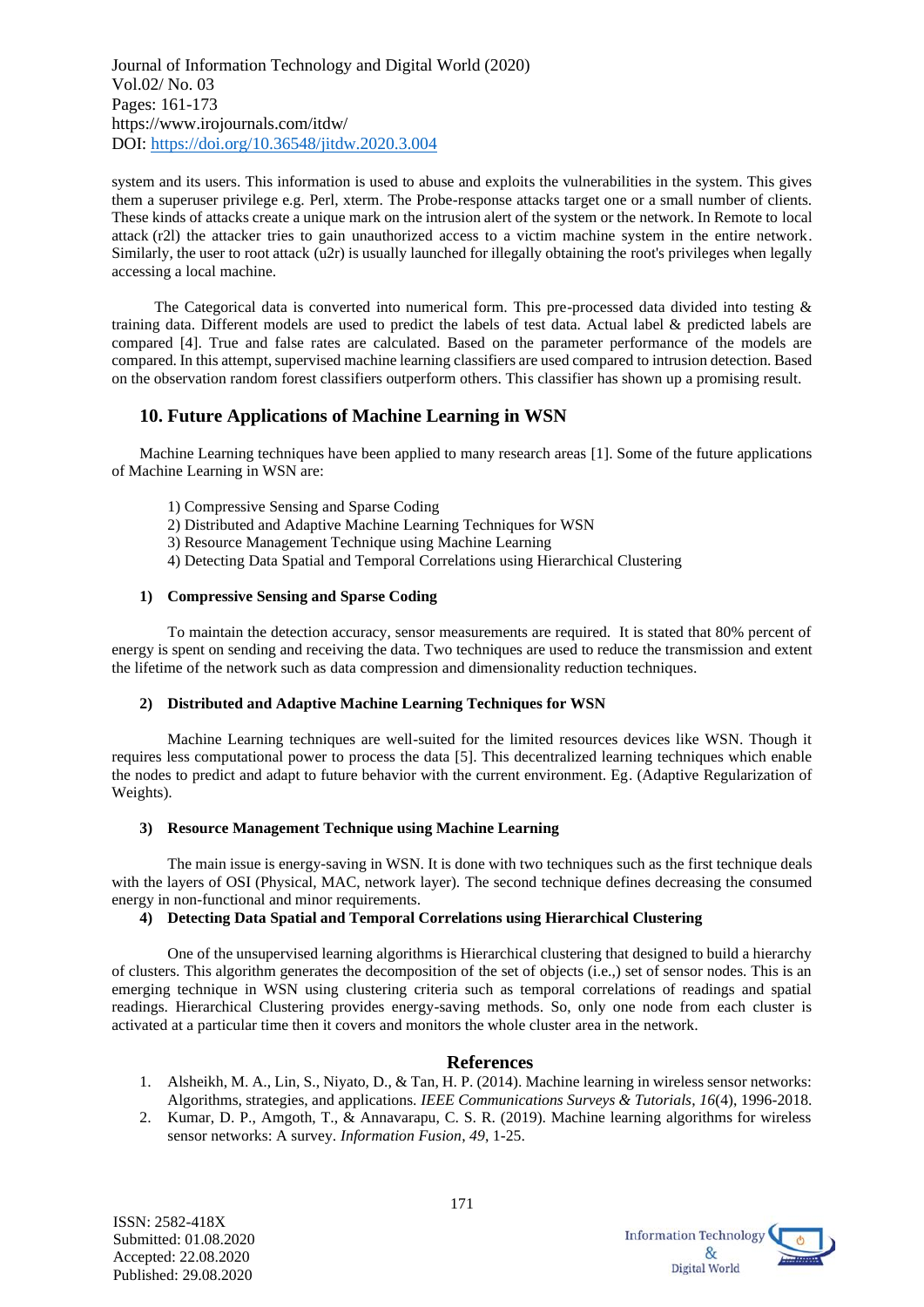- 3. Maleh, Y., Ezzati, A., Qasmaoui, Y., & Mbida, M. (2015). A global hybrid intrusion detection system for wireless sensor networks. *Procedia Computer Science*, *52*, 1047-1052.
- 4. Ioannis, K., Dimitriou, T., & Freiling, F. C. (2007, April). Towards intrusion detection in wireless sensor networks. In *Proc. of the 13th European Wireless Conference* (pp. 1-10). Citeseer.
- 5. Zhang, W., Han, D., Li, K. C., & Massetto, F. I. (2020). Wireless sensor network intrusion detection system based on MK-ELM. *Soft Computing*, 1-14.
- 6. Alrajeh, N. A., Khan, S., & Shams, B. (2013). Intrusion detection systems in wireless sensor networks: a review. *International Journal of Distributed Sensor Networks*, *9*(5), 167575.
- 7. Butun, I., Morgera, S. D., & Sankar, R. (2013). A survey of intrusion detection systems in wireless sensor networks. *IEEE communications surveys & tutorials*, *16*(1), 266-282.
- 8. McDermott, C. D., & Petrovski, A. (2017). Investigation of computational intelligence techniques for intrusion detection in wireless sensor networks. *International journal of computer networks and communications*, *9*(4).
- 9. Misra, S., Krishna, P. V., & Abraham, K. I. (2010, January). Energy efficient learning solution for intrusion detection in wireless sensor networks. In *2010 Second International Conference on COMmunication Systems and NETworks (COMSNETS 2010)* (pp. 1-6). IEEE.
- 10. Belavagi, M. C., & Muniyal, B. (2016). Performance evaluation of supervised machine learning algorithms for intrusion detection. *Procedia Computer Science*, *89*(2016), 117-123.
- 11. Tan, X., Su, S., Huang, Z., Guo, X., Zuo, Z., Sun, X., & Li, L. (2019). Wireless sensor networks intrusion detection based on SMOTE and the random forest algorithm. *Sensors*, *19*(1), 203.
- 12. Amouri, A., Alaparthy, V. T., & Morgera, S. D. (2020). A Machine Learning Based Intrusion Detection System for Mobile Internet of Things. *Sensors*, *20*(2), 461.
- 13. Yu, Z., & Tsai, J. J. (2008, June). A framework of machine learning based intrusion detection for wireless sensor networks. In *2008 IEEE International Conference on Sensor Networks, Ubiquitous, and Trustworthy Computing (sutc 2008)* (pp. 272-279). IEEE.
- 14. Abduvaliyev, A., Pathan, A. S. K., Zhou, J., Roman, R., & Wong, W. C. (2013). On the vital areas of intrusion detection systems in wireless sensor networks. *IEEE Communications Surveys & Tutorials*, *15*(3), 1223-1237.
- 15. Soliman, H. H., Hikal, N. A., & Sakr, N. A. (2012). A comparative performance evaluation of intrusion detection techniques for hierarchical wireless sensor networks. *Egyptian Informatics Journal*, *13*(3), 225-238.
- 16. Roman, R., Zhou, J., & Lopez, J. (2006). Applying intrusion detection systems to wireless sensor networks. In *IEEE Consumer Communications & Networking Conference (CCNC 2006)*.
- 17. Loo, C. E., Ng, M. Y., Leckie, C., & Palaniswami, M. (2006). Intrusion detection for routing attacks in sensor networks. *International Journal of Distributed Sensor Networks*, *2*(4), 313-332.
- 18. Li, G., He, J., & Fu, Y. (2008). Group-based intrusion detection system in wireless sensor networks. *Computer Communications*, *31*(18), 4324-4332.
- 19. Chen, R. C., Hsieh, C. F., & Huang, Y. F. (2009, February). A new method for intrusion detection on hierarchical wireless sensor networks. In *Proceedings of the 3rd International Conference on Ubiquitous Information Management and Communication* (pp. 238-245).
- 20. Loo, C. E., Ng, M. Y., Leckie, C., & Palaniswami, M. (2006). Intrusion detection for routing attacks in sensor networks. *International Journal of Distributed Sensor Networks*, *2*(4), 313-332.
- 21. Onat, I., & Miri, A. (2005, August). A real-time node-based traffic anomaly detection algorithm for wireless sensor networks. In *2005 Systems Communications (ICW'05, ICHSN'05, ICMCS'05, SENET'05)* (pp. 422-427). IEEE.
- 22. Hai, T. H., Khan, F., & Huh, E. N. (2007, August). Hybrid intrusion detection system for wireless sensor networks. In *International Conference on Computational Science and Its Applications* (pp. 383-396). Springer, Berlin, Heidelberg.
- 23. Yan, K. Q., Wang, S. C., & Liu, C. W. (2009, March). A hybrid intrusion detection system of clusterbased wireless sensor networks. In *Proceedings of the International MultiConference of Engineers and Computer Scientists* (Vol. 1, pp. 18-20).
- 24. Wang, Y., Attebury, G., & Ramamurthy, B. (2006). A survey of security issues in wireless sensor networks.
- 25. Raymond, D. R., & Midkiff, S. F. (2008). Denial-of-service in wireless sensor networks: Attacks and defenses. *IEEE Pervasive Computing*, *7*(1), 74-81.